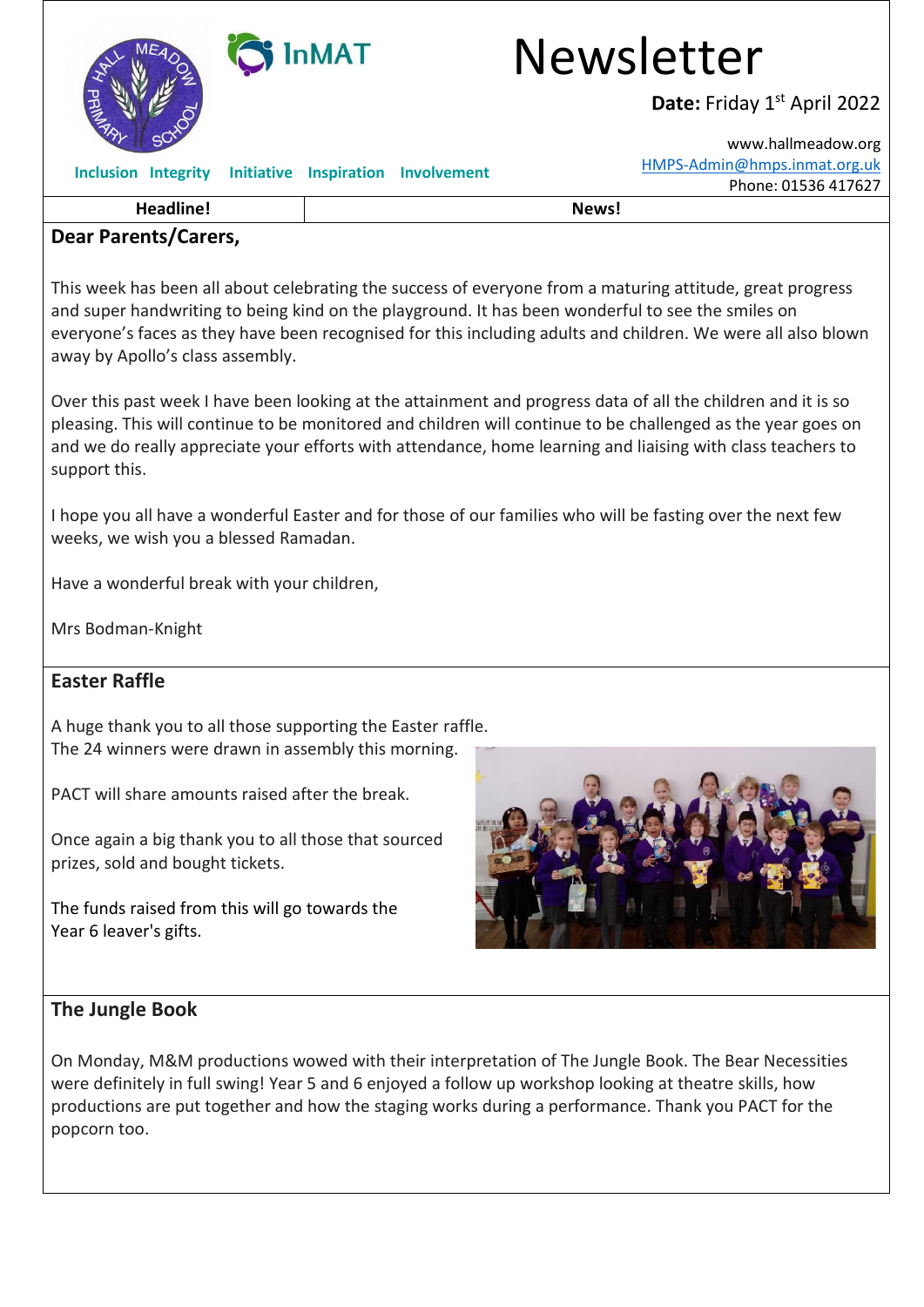## **String Quartet**

On Tuesday we welcomed the NMPAT Strings Quartet. The NMPAT staff played held two recitals (EYFS/KS1 and KS2) playing a range of music including songs the children knew and moving pieces from the movie 'Titanic'. The children were enthralled by the performances with many adults saying they were moved by the beautiful pieces.

If you are interested in your child receiving violin lessons at school with NMPAT, please speak to the school office or email [Lessons@NMPAT.co.uk](mailto:Lessons@NMPAT.co.uk) to book a taster session.



## **Tennis Taster Day**

On Tuesday, we were lucky enough for Northampton tennis coaching to join us. Throughout the day, each class had a 30-minute coaching session with two super coaches. At the end of the session, each child was given a flyer about tennis club open days.

Kettering Tennis Club's open day is this Saturday, **April 2nd from 10am-3pm**!! They have said, "Whether you are a tennis beginner or the next Raducanu, everyone is welcome at our family friendly fun event."



## **Cross Country**

On Saturday, Miss Pallett, Mrs Brown (LAC) and I enjoyed the sunshine along with incredible sportsmanship at the National Cross Country Finals at Market Harborough Showground. Harriet (Y5), Darcey (Y6) and Oliver (Y6) faced tough conditions and tough competition as they raced around the grounds. It was an awesome day and all parents, grandparents and school representatives were so proud of our 3 incredible runners. Harriet was placed 100<sup>th</sup>, Darcey 66<sup>th</sup> and Oliver 56<sup>th</sup> in their respective races. A huge well done to them and a big thank you to their families for their support at the Kettering, Northamptonshire and National races.





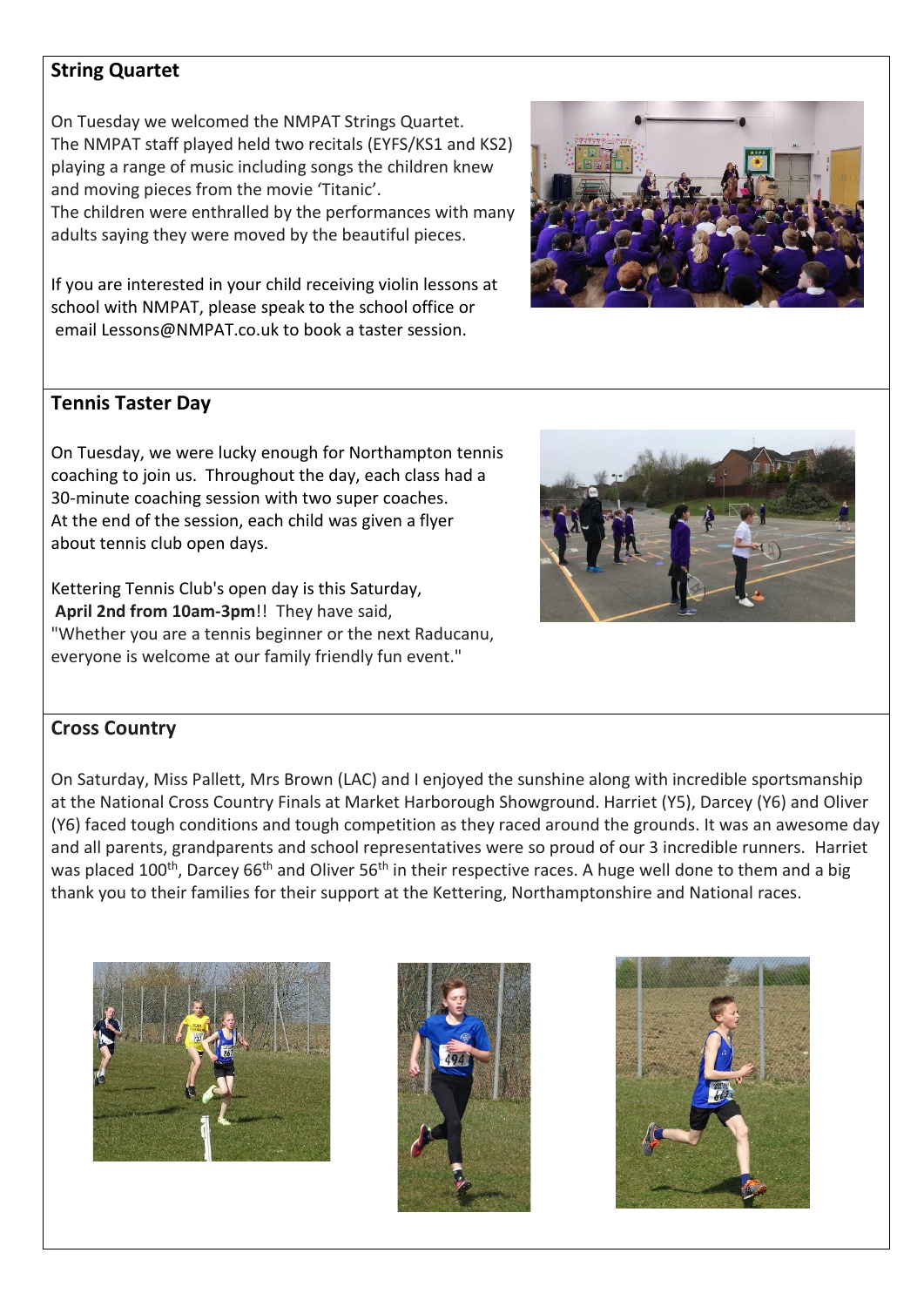### **Disco**

Last night saw the Spring disco! It was great fun with lots of dancing, singing, games and pizza. Thank you to PACT for organising this and Mrs Coles on pizza duty once again.



# **STAFF VACANCY Casual Mid-Day Supervisor Wanted**



We are seeking a Casual Midday Supervisor to join our team.

Please see the attached advert for more information and how to apply.

## **PACT**

## **Easter Egg Raffle** Thank you for supporting the Easter Raffle.



We were lucky enough to receive several chocolate & Easter gift donations from local companies, including; The Shop, Dunelm Mill, Tesco & the Co-op.

## **School Lottery**



Our first draw takes place on Saturday 2<sup>nd</sup> April. There's still time to enter at: [https://www.yourschoollottery.co.uk/lottery/school/hall-meadow](https://www.yourschoollottery.co.uk/lottery/school/hall-meadow-primary-school)[primary-school](https://www.yourschoollottery.co.uk/lottery/school/hall-meadow-primary-school) Good luck!

## **Krispy Kreme Order**

Instead of our usual cake sale in April, we will be taking orders for KRISPY KREME ORIGINAL ® GLAZED DONUTS! Orders must be completed online at <http://www.pta-events.co.uk/hallmeadowspact> **by 8pm on Thursday 21st** April and collected from the playground on Thursday 28<sup>th</sup> April. (See attached poster)